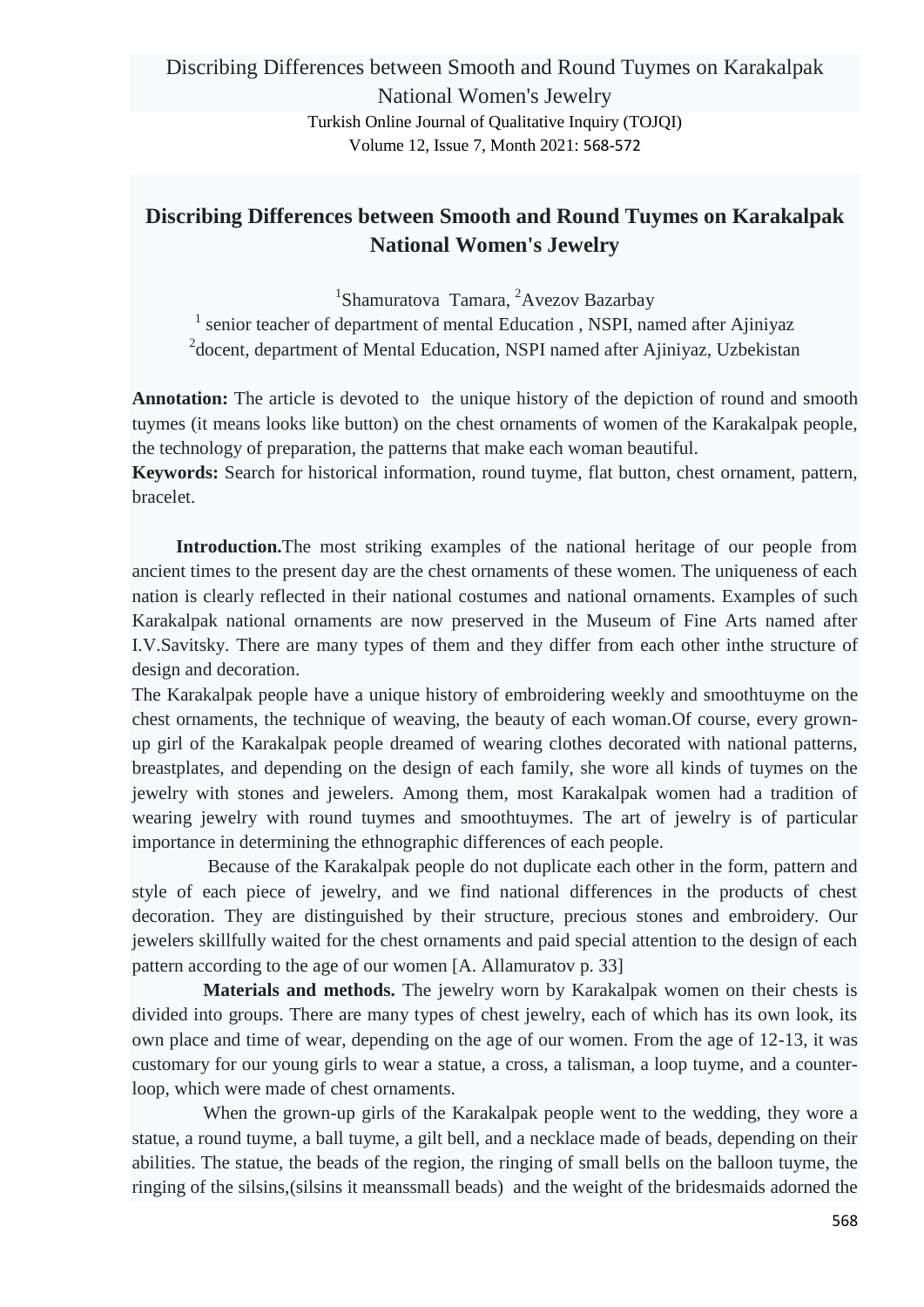holiday. The regional buttons, ball buttons, round buttons, and smoothtuyme were originally used only for the collar, but later became a chest ornament.

At the bottom of the tuyme are a pair of ball tuymes, followed by gilt and beads. All combined to create a youthful harmony. Such beautiful ornaments, made by jewelers, have been preserved in museums as a rich example of national heritage, despite the fact that they have a long history. Looking at one of these types of products, we see that our people have had a rich handicraft since ancient times and have been a sophisticated people. At the beginning of the XIX-XX centuries, the most common ornaments among our people were sculptures, necklaces, smooth and round tuymes, and wreaths.

Many jewelers of the Karakalpak people wanted such jewelry. Each district had its own jewelers, who made jewelry that differed from each other depending on the place of production. For example, one of them is Omar Jeweler (1878-1928), who worked on the Kalinin state farm in the Karaozek district, in the former place called Iitqiri. He designed the flat buttons KP-1314- 1317, weekly buttons-1318-1325, ball buttons-KP-1311, regional beads KP-1313-1331 and KP-1491, which are kept in the museum at the present time. Miyrikhan jeweler made it in Kokkol, Karaozek district, he made a weekly button. [Allamuratov p. 84].

Sultamurat is a jeweler, made in the Moinak district along the Akdarya River. He made a statue, a round button, a loop button, a ring earring, a cross and a talisman.

Ablaysan jeweler - (1871-1931 or 1855-1920) was engaged in jewelry making in Gonedarya, Ak-kala, Kara-kala, Shege, Tallyk of Moinak district and in Shymbay.

Jumalak button KP № 845-849, ball button №299-300 in the museum are considered to be the educational work of the jeweler [A. Allamuratov 80 - page].

Shaudyrbay Jeweler - (1852-1922) made in Moinak and Konyrat districts, as well as in Sorkol of Bozatau district, his family was KiyatKarzhaubbaras (according to the second information, he did not open, he looked yellow. 811, weekly button KP № 308-309, KP № 816-818, flat button № 812-813, ball button KP № 808-809, regional bead KP № 820 are among the museum treasures [A. Allamuratov, p. 87].

The grown-up girls wore a statue, a round tuyme, a ball tuyme, a wreath, a silver crown on the head, a turban or a ring, earrings with a ring, a blue dress embroidered with red, green and yellow threads. There are tuymes in different shapes and patterns, which are called ball tuyme, round tuyme, flat buttons. The smooth tuyme is also popularly known as the frog tuyme. This is because some of them look like frogs. The end of a smooth button is split in two and is a kind of separate tuyme, which looks like a combination of two smooth tuyme.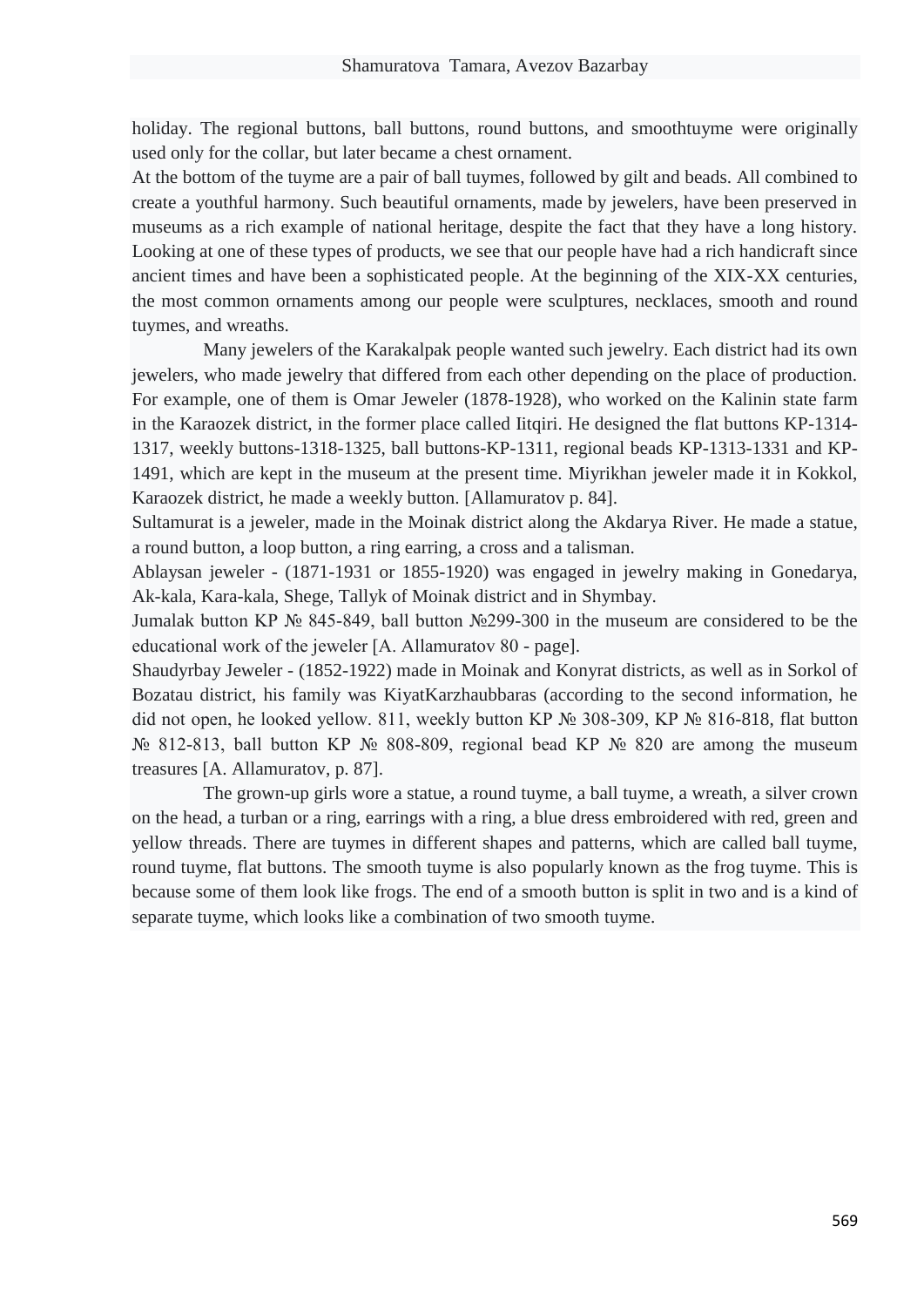## Discribing Differences between Smooth and Round Tuymes on Karakalpak National Women's Jewelry



### **Figure 1. A look of the Karakalpak national bridal dress with round and smoothtuyme.**

**Result and discussions.** The smooth tuyme-down pattern repeats the shape of the product. It looks like a sack that encloses with a drawstring. The head of a smoothtuyme has five petals. This ugly ancient was also present in the Altai Scythians in the East. The three-leaf clover is found on the head of the statue, on the tips of the ball tuyme, on the sandy parts of the crotch and the belt. The round tuyme looks like a ball, but the gays are elongated. They were made by welding two thin metal domes, that is, two hemispheres. The hemispheres are made by jewelers in a mold made of metal or wood and made by smelting with a hammer.

The round tuyme is decorated with a plant-like pattern. Very small wires were applied to the two edges of the eyebrow bracelet, to the middle part of the tuyme, to the gaps between the eyebrows in the middle of the statue, to the number 8, to the "ant waist" and other geometric patterns. These are the delicate works of Karakalpak jewelers [A. Allamuratov p. 57].

Turymbet jeweler Shraziev was born in Kegeyli district, from the tribe of memory. He was engaged in jewelry making in Kuskana and Porlytau. He wore a statue, a smoothtuyme, a round button, a degmentof belt, a purple belt, a regional bead, a ring earring, a bracelet and bracelets.According to his information, the technology of making buttons was as follows: he took a small piece of silver and put it in it by piercing the case of charcoal from a juniper tree. It is put on the fire and heated by blowing pipes and pipes. The molten silver turns into small peashaped particles. They are taken out of the fire, put on sandals, and put together.Then the week is welded to the button. Typically, round and smooth tuymes are attached to the embroidered artifact.

According to difference one of the women's breastplates has two rows of top and bottom rows, and about ten rows of smooth tuymes. Artifacts preserved in museums include 5-6 rows of mixed and smoothtuymes. In particular hemis attached to the ball with tuymes and a ball. The number of tuymes attached to the regions indicates that the order in which they are placed is not forgotten, or that there are different traditions everywhere than usual. The hem is sewn from red and black thread. The table is lined with various tuymes,smooth hooks and sticks. There is no strict rule in the number and number of corrections.

AmetZergerNasyrov was born in Takhtakopir district of the Department of Communism of the Soviet Uzbek state farm. His jewelry making tools are still in use today. The jeweler's round tuymes and necklaces are made of wood. The work of the trees is carved into a circle, and after the silver sheet is spread on it, the lead is put on it and the outside is knocked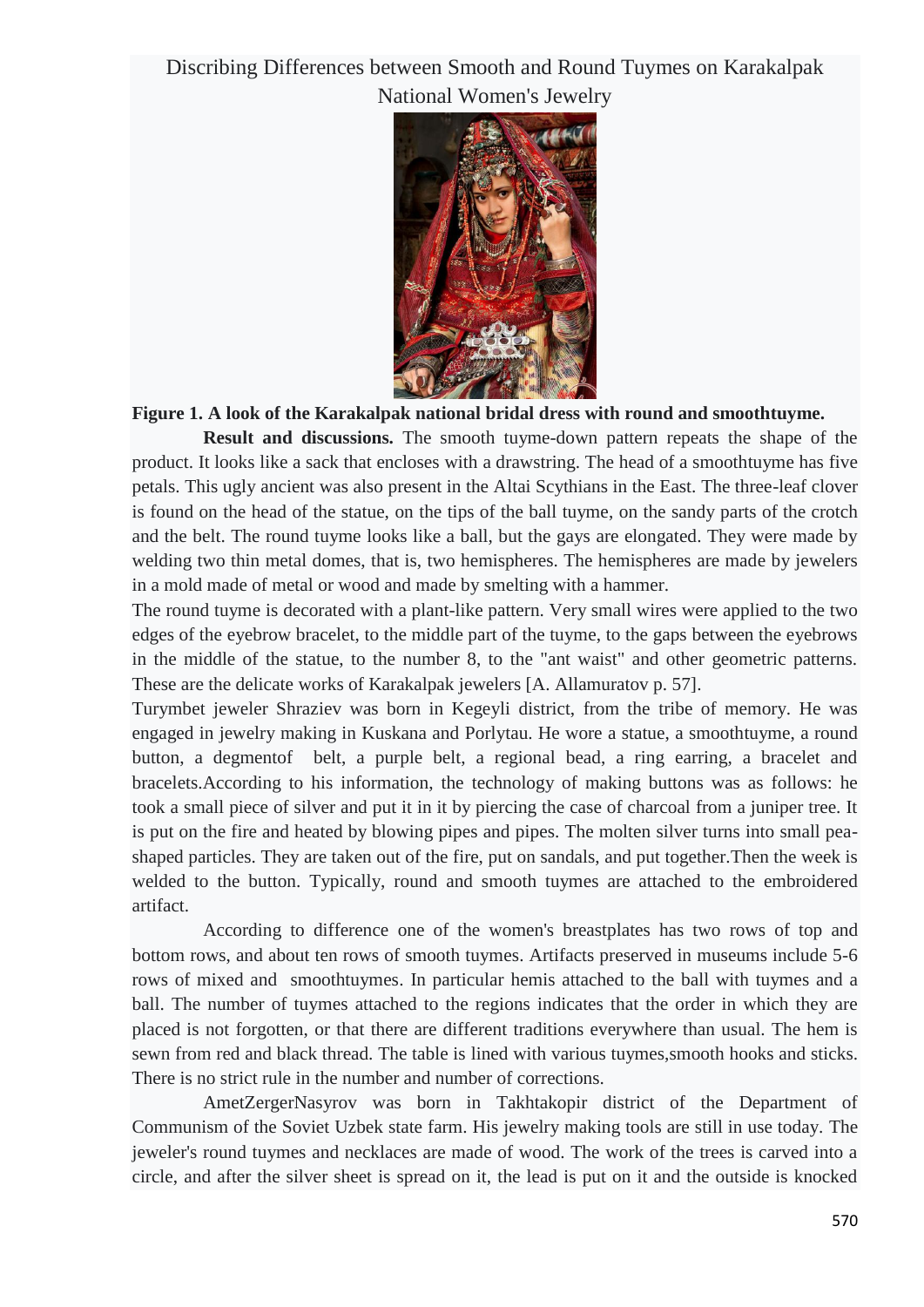down, the silver sheet turns into a hemispherical shape. Then a pattern is put on the outside. To make the carving easier, the part of the semicircular ball was filled with soft dough.

Such "dough" overcame the old wands with glue from cannabis. After drying, he did not remove such a "dough" shape, and when he embroidered on a sheet of silver, he began to carve. A hole was drilled in the hemisphere to match the part of the ball, the ring, the dome of the applause, and the bell.

All thedecorative items had a mold, which not only increased the productivity of the work, but also helped to create a smooth pattern.

**Conclusion.** When embroidering on round and smooth tuymes, with the desired pattern, a hemispherical round ball is placed on the work of the pattern, and a piece of lead is placed on its work. Each time the lead is struck with a hammer, the silver sheet is squeezed into the grooves under the ball. Thus, a pattern appears on a round sheet of silver tin. This style requires all kinds of bracelets, bracelets, round and flat tuymes. The carvings are made of sharp iron.

In sum up, we want to continue the research work of our art by educating our young people in order to develop some examples of modern jewelry in museums, to pass on to future generations the national heritage of famous jewelers of their time. This national jewelry would have an impact on the transmission of women's jewelry from generation to generation.

#### **References:**

- 1. А. Allamuratov Ethnography Karakalpak Tashkent, "FAN" 1980.
- 2. А. Allamuratov "Eternal Legacy" Nukus "Knowledge" 1993 Annotation
- 3. Figure 1.1. A look of the Karakalpak national bridal dress with round and flat buttons.
- 4. Round and flat buttons kept in the Museum of Fine Arts named after IV Savitsky.

5. Nurnazar, Pirnazarov; ,Scientific and Philosophical Analysis of the Concept of «Spirituality»,Адамәлемі,83,1,3-10,2020,"050010, Алматықаласы,«Философия, саясаттануполитологииирелигиоведения..."

6. .Berdimuratova, A. K., & Mukhammadiyarova, A. J. (2020). Philosophical and methodological aspects of the interaction of natural environment and man. International Journal of Pharmaceutical Research. [https://doi.org/10.31838/ijpr/2020.12.03.23566.](https://doi.org/10.31838/ijpr/2020.12.03.23566)

7. Pirnazarov, N. (2020). Philosophical analysis of the issue of spirituality. International Journal of Advanced Science and Technology, 29(5).

8. Pirnazarov, N. R. ul?. (2020). Influence of virtual reality on the spirituality of information society. EurasianUnionScientists. [https://doi.org/10.31618/esu.2413-](https://doi.org/10.31618/esu.2413-9335.2020.2.71.58768) [9335.2020.2.71.58768.](https://doi.org/10.31618/esu.2413-9335.2020.2.71.58768)

9. Алима, Бердимуратова; ,Хабар ҳам оны изетрлеўдин философиялық методологиялық усыллары,Вестник КГУ,47,2,127-130,2020,Государственный университет имени Бердаха

10. Бердимуратова, Алима; ,Тілеуберген Жұмамұратов шығармашылығы философиялық анализдің объекті ретінде,Адам әлемі,85,3,19-27,2020,Қазақстан Республикасының мәдениет және ақпарат министрлiгi Ақпарат және...